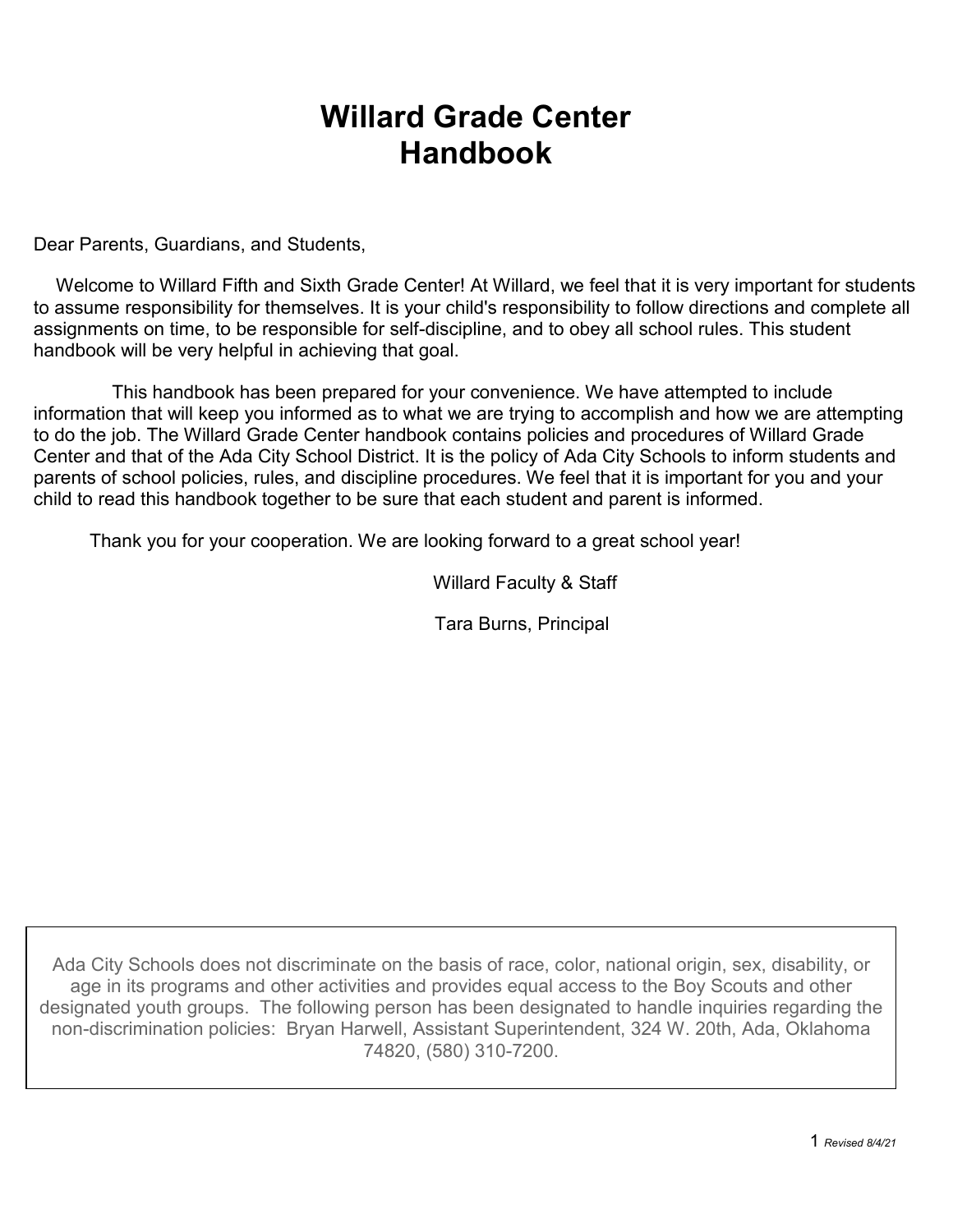# **IMPORTANT INFORMATION**

WILLARD GRADE CENTER

817 EAST 9TH STREET ADA, OK 74820

PHONE: (580)310-7250 FAX: (580)310-7252

WEB: [www.adacougars.net](http://www.adacougars.net/)

# **WILLARD CENTRAL OFFICE STAFF**

| <b>Tara Burns</b> | Principal           | burnst@adapss.com     |
|-------------------|---------------------|-----------------------|
| Anne Gray         | 6th Grade Counselor | graya@adapss.com      |
| Dana McNutt       | 5th Grade Counselor | $m$ cnuttd@adapss.com |
| Jami Knighten     | Admin, Asst.        | knightenj@adapss.com  |

### **SITE TIMES**

The Willard Grade Center school day begins at 7:50 am and ends at 2:40 pm. The east end gym door will open at 7:15 am daily for student arrival.

### **DAILY SCHEDULE**

- 7:15-7:35 Building Open/Breakfast
- 7:35-7:50 Student Preparation for Instruction
- 7:55-8:45 First Period
- 8:49-9:44 Second Period
- 9:48-10:43 Third Period
- 10:43-11:23 Lunch/Recess (5th Grade)
- 10:47-11:42 4th Period (6th Grade)
- 11:42-12:22 Lunch/Recess (6th Grade)
- 11:27-12:22 4th Period (5th Grade)
- 12:26-1:21 5th Period
- 1:25-2:20 6th Period
- 2:20-2:40 AVID/Homeroom
- 2:40-2:50 Buses Run
- 2:50 Walkers & Riders Dismissed

### **Ada Schools Vision Statement**

To be the premiere school district in Oklahoma by educating, empowering and enabling all students to reach their highest potential as caring and contributing citizens.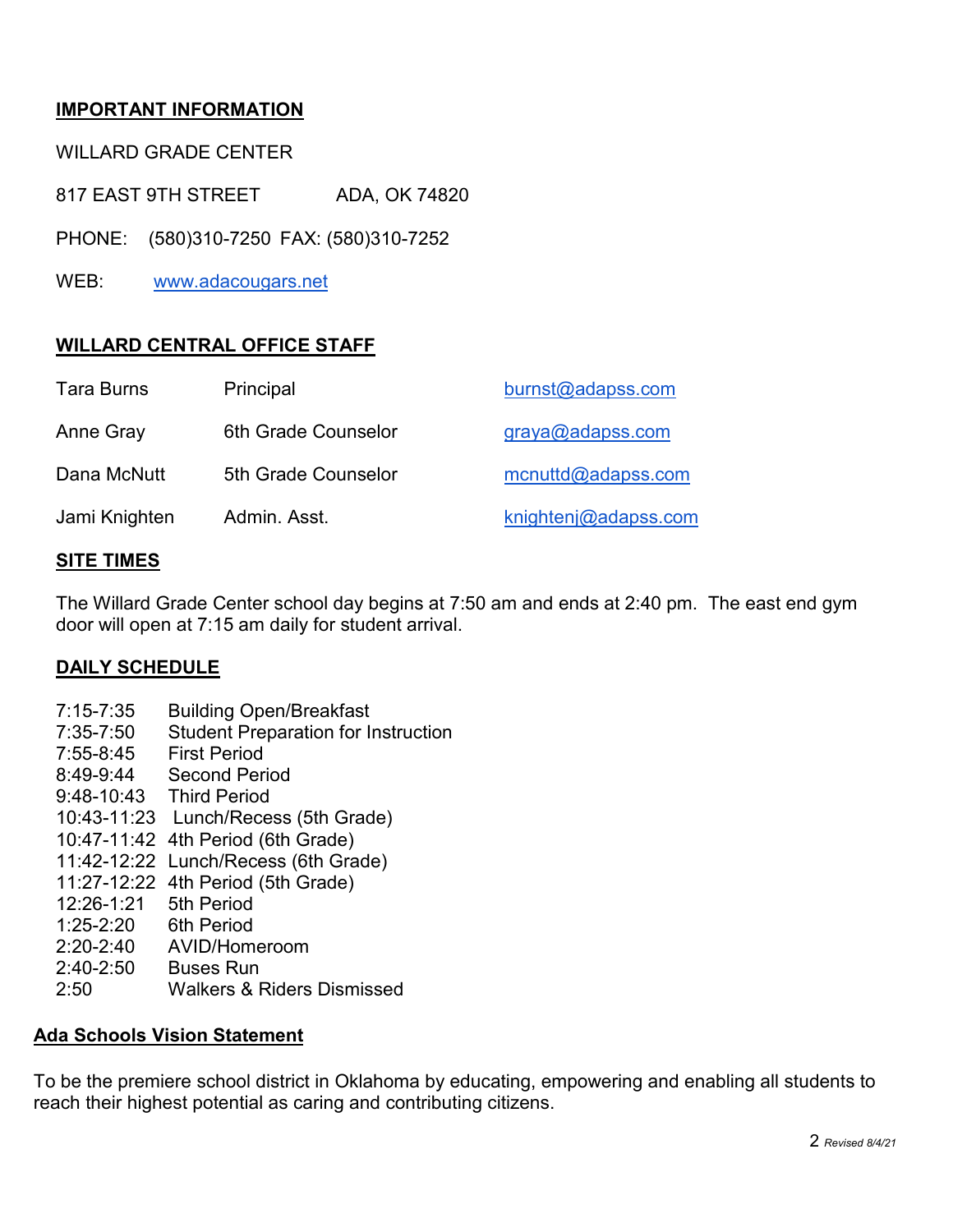# **ADA CITY SCHOOLS ADMINISTRATION**

| Mr. Mike Anderson                          | Superintendent                                                              |  |  |
|--------------------------------------------|-----------------------------------------------------------------------------|--|--|
| Mr. Bryan Harwell                          | Executive Dir. of Human Resources/Title IX Coordinator                      |  |  |
| Mr. Eddie Jacobs                           | <b>Director of School Operations</b>                                        |  |  |
| Mrs. Sue Young-Harmon                      | <b>Adult Education Director</b>                                             |  |  |
| Mrs. Lisa Fulton                           | Director of Assessment & Accountability<br><b>Federal Programs Director</b> |  |  |
| Mrs. Shonna Self                           | EL Learner Services / Homeless & Foster Care Liaison                        |  |  |
| Mrs. Charity Eakens                        | Director of Indian Education                                                |  |  |
| Mrs. Ali Lawson                            | <b>Project AWARE Coordinator</b>                                            |  |  |
| Mr. Chris Eckler                           | <b>District STEAM Director</b>                                              |  |  |
| Mrs. Linda Dickinson.                      | <b>Director of Special Services</b>                                         |  |  |
| Mrs. Jeanie Neal                           | <b>Coordinator of Special Services</b>                                      |  |  |
| Ms. Celena Galbreaith                      | Director of Technology                                                      |  |  |
| Mr. Gary McNutt                            | <b>Director of Transportation</b>                                           |  |  |
| Mrs. Melanie Briggs                        | Director of Gifted and Talented                                             |  |  |
| Mrs. Alicia Cupps                          | <b>School Nurse</b>                                                         |  |  |
| <b>Ada City Schools Board of Education</b> |                                                                             |  |  |

| Mr. Kyle Stuart        | Office 2, Ward 3 |
|------------------------|------------------|
| Dr. Todd Boone         | Office 3, Ward 4 |
| Mr. Russ Gurley        | Office 4, Ward 1 |
| Ms. Kiah Anderson      | Office 1, Ward 2 |
| Mrs. Anne Nicole Flinn | Office 5, Ward 5 |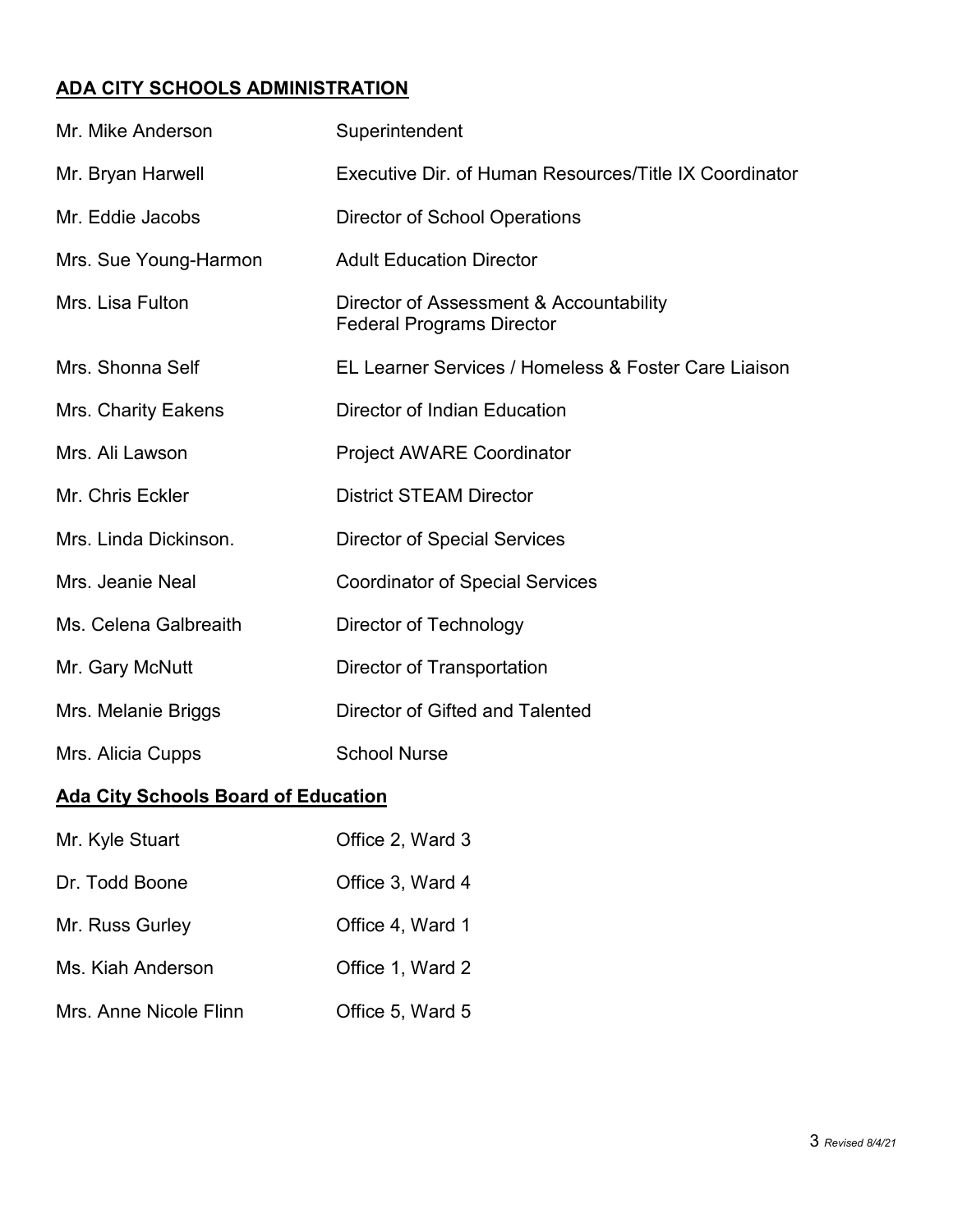### **Willard Mission Statement**

The mission of Willard Grade Center is to strive for excellence by providing a safe and nurturing environment that is focused on improving academic performance. Our dedication to provide a multitude of opportunities that meet the needs of a diverse society is essential to developing responsible citizens and lifelong achievers.

### **Willard Motto**

"Do the Right Thing"

### *WILLARD CREED*

### *I AM A WILLARD ELEMENTARY SCHOOL STUDENT I AM UNIQUE I HAVE GREAT EXPECTATIONS FOR MYSELF I ACCEPT THE CHALLENGE TO BECOME THE BEST THAT I CAN BE YESTERDAY'S MISTAKES ARE BEHIND ME TODAY'S SUCCESSES ARE BEFORE ME I WILL HAVE PRIDE AT WILLARD EVERYDAY*

# *PRIDE= POSITIVE RESULTS IN DAILY EFFORT*

### **ATTENDANCE**

### **Willard Grade Center Attendance Policy**

The administration and staff of Willard Grade Center realize that good school attendance is imperative to ensure student academic achievement and success. Every day of school is an opportunity to learn. In addition, regular, punctual school attendance builds a good foundation which benefits students throughout their lives. Repeated unexcused absences and tardies will be viewed as truancy and may be dealt with through disciplinary actions including letters sent to parents and/or charges filed with the district attorney.

### **Absences are classified as Excused or Unexcused**

**Excused Absence:** A parent/guardian must make personal contact with the office within 48 hours of the absence for the absence to be 'excused'.

**Unexcused Absence:** An absence where no personal contact from a parent or guardian within 48 hours of the student's absence.

#### **Excused Absences:**

Parent/Guardian Contact School Activity **Administrative** Medical/Dental Extended Illness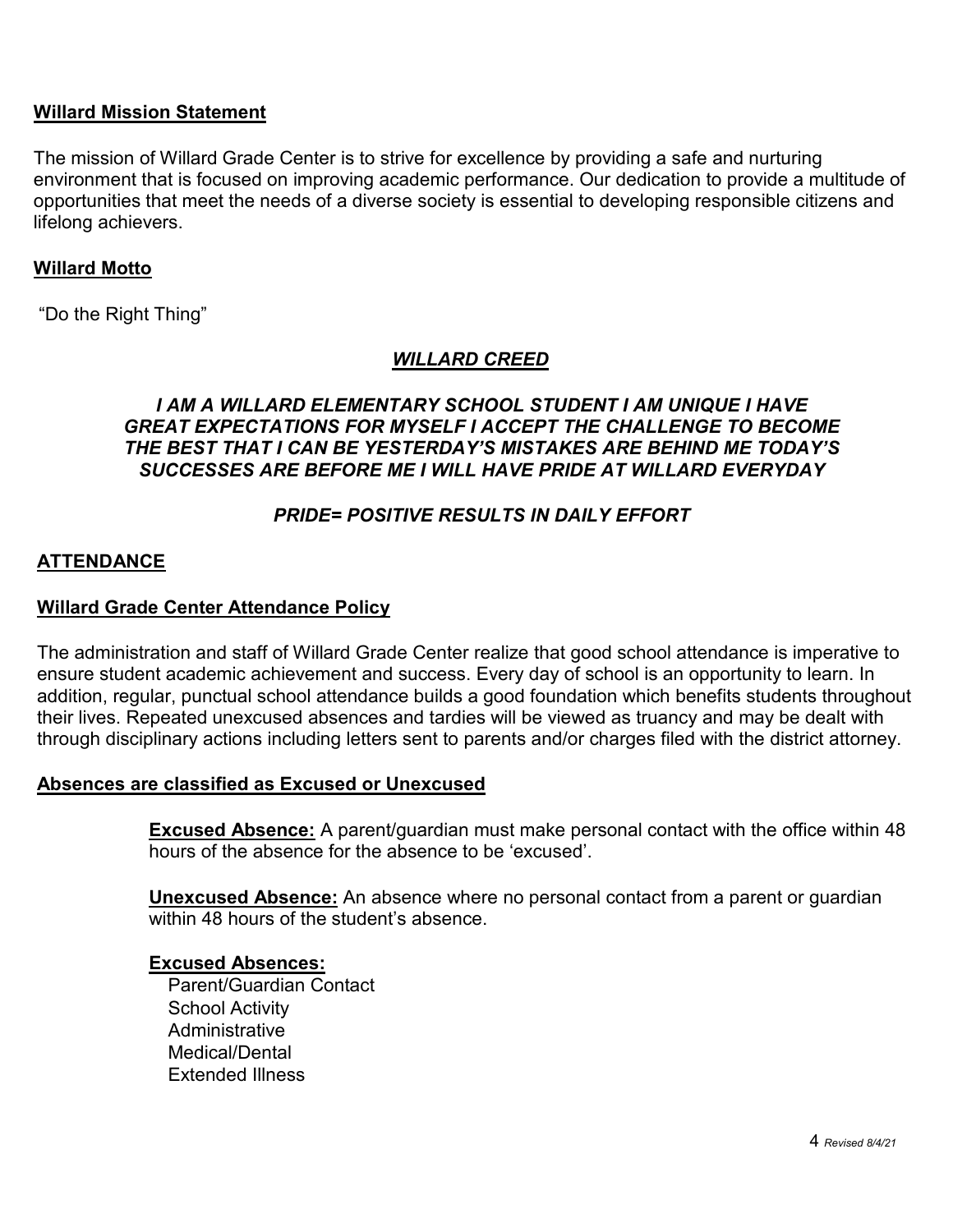# **Virtual/Distance Learning Absences Information**

### Distance Learning Permissions

In order for a student to be allowed to be placed on Distance Learning at any point during the school year, it must be PRE-APPROVED by the administrator of the site or the district.

*A student will not be considered absent from school if:*

- They are not physically present at school but are completing work in a distance learning program or virtual online program approved by the school district and are meeting the following attendance requirements:
	- The student has completed instructional activities for no less than ninety (90%) of the time that services were provided in a virtual or distance learning format. Instructional activities may include online logins to curriculum or programs, offline activities, completed assignments, testing, face-to-face communications or meetings with school personnel via teleconference, videoconference, email, or phone,
	- The student has completed instructional activities within the time that services were provided in a virtual or distance learning format.

### **Arrivals and Departures**

School Day - All students are restricted to the school campus from time of arrival in the morning until scheduled time of departure for the school day. THE GYM DOORS ON CENTER STREET WILL OPEN AT 7:15 AM. Students will report to the gym upon arrival before 7:40. If arriving after 7:40, the main entrance to the school will be open and students will report to their home room.

Check out during the day - No student may leave campus during the school day unless checked out through the office by the parent/guardian. The parent/guardian must appear in person to check out the student unless otherwise deemed necessary by administration and/or school nurse. The office staff may request a valid form of identification for the student to be checked out to leave the campus. Any student who leaves campus without checking out in this way will be reported to the Ada Police Department.

In order for your child to receive his/her full day of education, we ask that you not pick your child up early unless it is absolutely necessary. Please make his/her appointments after 2:40 p.m. whenever possible.

After school, fifth grade students may be picked up on 10<sup>th</sup> Street between Center and Stonewall and sixth grade students may be picked up on the corner of 10<sup>th</sup> Street and Center. Please DO NOT PARK IN FRONT OF OUR SCHOOL TO PICK UP YOUR CHILD AFTER SCHOOL. Students will not be dismissed through the front doors at the end of the day.

### **Tardy Policy**

All students are expected to be in their assigned class prior to the tardy bell ringing. Students who arrive late frequently for school or class lose valuable instructional time, learn unproductive work habits for the future, and create needless disruption to the teaching/learning environment. If a student arrives after the tardy bell rings, Willard Grade Center has the following policies for the infraction: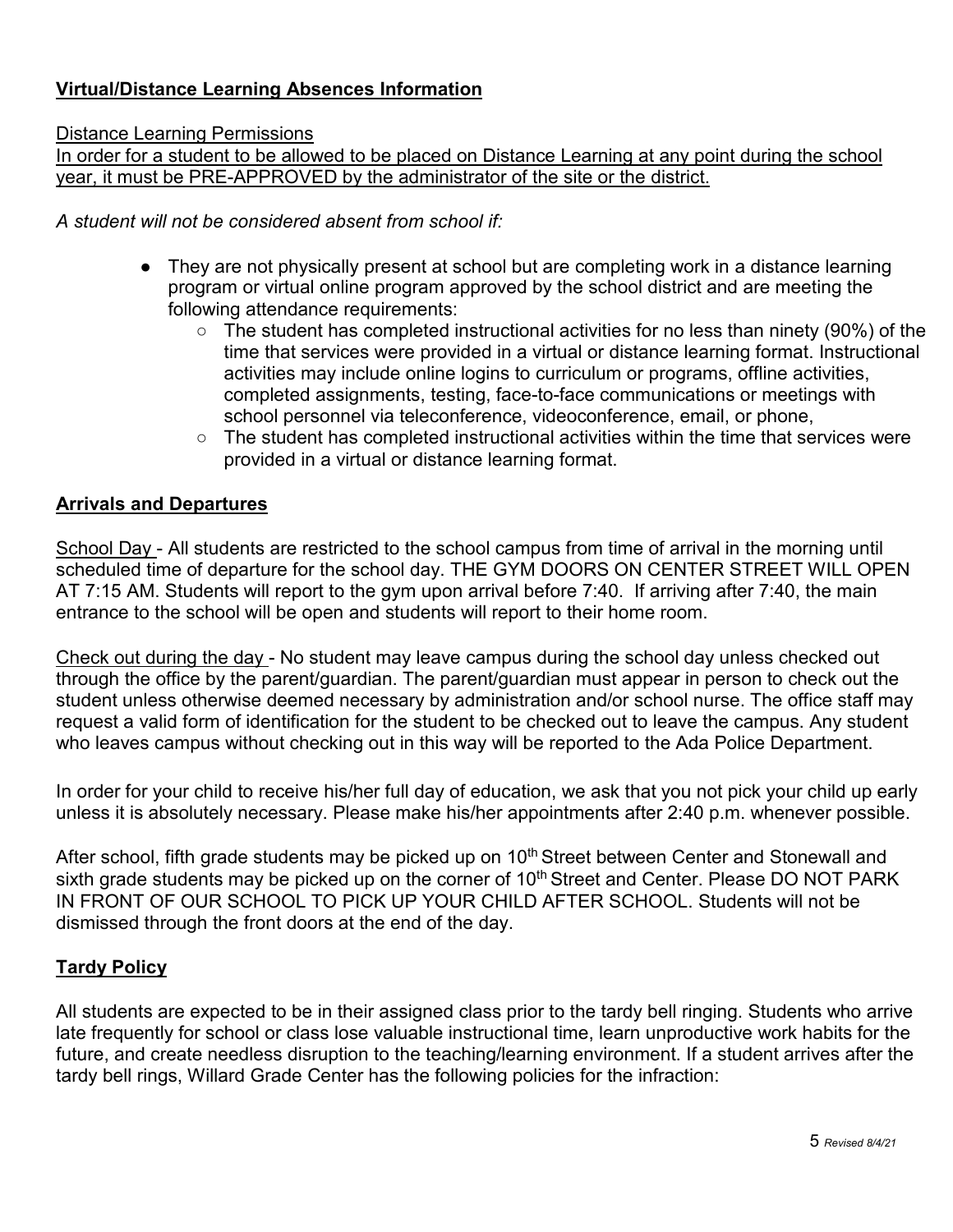- $\bigstar$  Students will not be granted an excused tardy unless granted by the office or the teacher of the student's assigned class.
- $\bigstar$  Parents/Guardians may call in for tardies that cause a student to arrive after the first morning bell. These tardies may be excused and will not count towards the student's totals and may not be factored into the need for disciplinary action. However, excessive tardies will result in truancy procedures.
- $\bigstar$  If a student is tardy four (4) times in a nine-week period, he/she will be sent to after school detention on the fifth (5) and all subsequent tardies.

# **Make-Up Work**

When a student is absent from class, it is the student's responsibility to get missing assignments and to turn them into the class. For homework on days absent, please call the Willard Grade Center office prior to 8:30 a.m. to request assignments. They may be picked up after 2:30 p.m. at the main office. The makeup policy will be as follows:

1 day absent: 1 day  $+ 1 = 2$  days total

2 days absent:  $2$  days  $+ 1 = 3$  days total

3 days absent:  $3$  days  $+ 1 = 4$  days total

A maximum of 5 school days will be allowed for any make-up work no matter how many days absent.

# **ARTICLES BROUGHT TO SCHOOL**

Items such as toys, trading cards, fidgets, and electronic games, such as a Nintendo Switch are not allowed at school. If students have any of these items in their possession, the item will be confiscated and returned to the student at the end of the school day.

Please do not bring valuable items to school, especially anything that could be stolen. Bicycles are to be used as transportation to and from school only. They are not to be used on the school grounds at all. Bikes must be locked on the bike rack on the East side of the gym during school hours. Skateboards brought to school must be checked in to the office as soon as the student arrives at school.

### **BACKPACKS**

Students shall keep all backpacks in their lockers, and they may not be carried from class to class, recess or lunch. **(Exception)** Backpacks may be carried from class to class if they are clear or mesh in type.

### **BULLYING/HARASSMENT**

This regulation is a result of the legislative mandate and public policy embodied in the School Bullying Protection Act, 70 O.S. §24-100.4(A)(4)(d). The Oklahoma Legislature requires school districts to adopt a policy to prevent harassment, intimidation, and bullying in an effort to "create an environment free of unnecessary disruption" and also requires school districts to actively pursue programs for education regarding bullying behaviors.

As used in the School Bullying Prevention Act, "harassment, intimidation, and bullying" means any gesture, written or verbal expression, electronic communication or physical act that a reasonable person should know will harm another student, damage another student's property, place another student in reasonable fear of harm to the student's person or damage to the student's property, or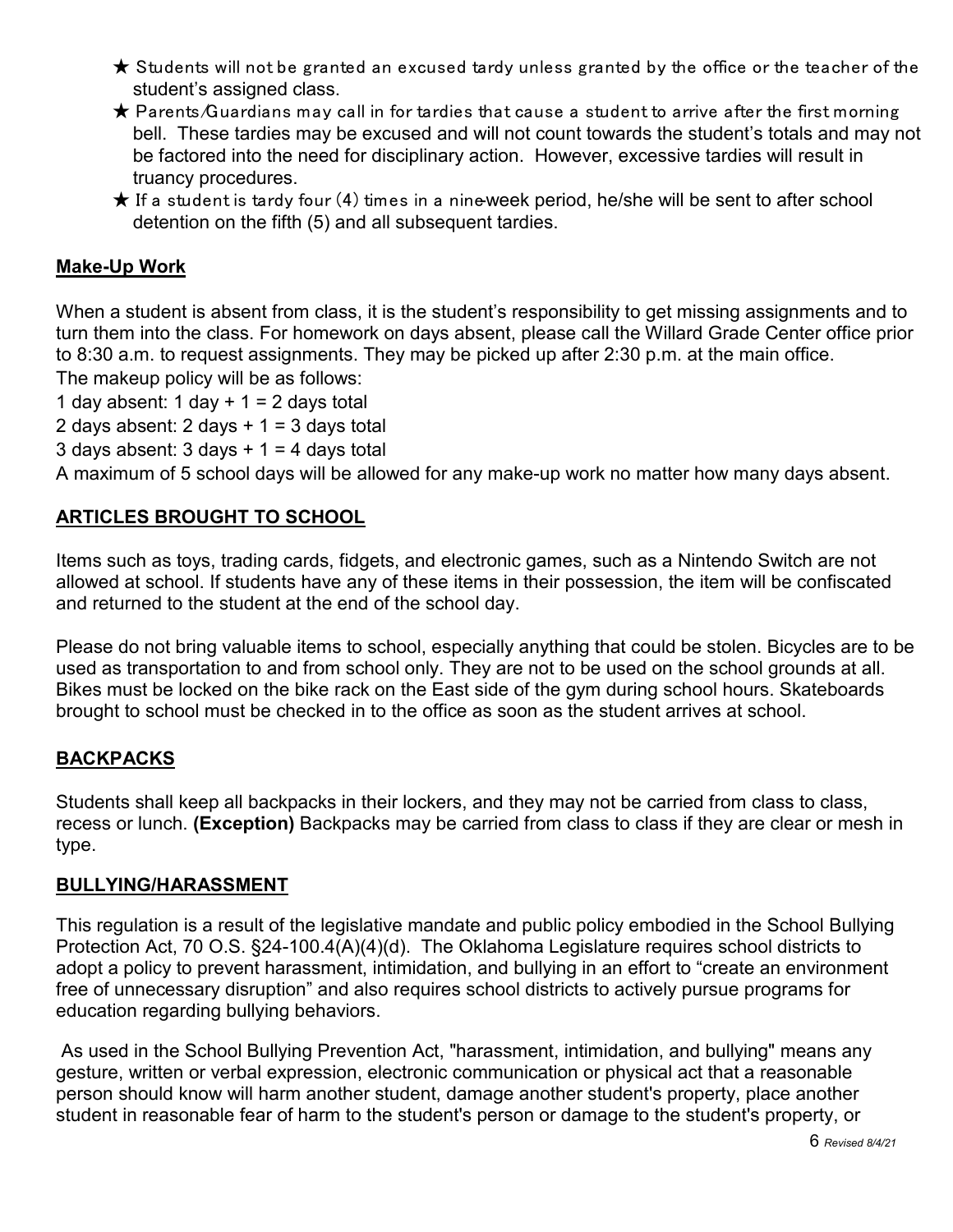insult or demean any student or group of students in such a way as to disrupt or interfere with the school's educational mission or the education of any student. Harassment, intimidation, and bullying include, but are not limited to, a gesture or written, verbal, or physical acts, or electronic communications. Such behavior is specifically prohibited.

Harassment set forth above may include, but is not limited to, the following: 1. Verbal, physical, electronic, or written harassment or abuse; 2. Repeated remarks of a demeaning nature; 3. Implied or explicit threats concerning one's grades, achievements, etc.; 4. Demeaning jokes, stories, or activities directed at the student; 5. Unwelcome physical contact.

The Ada City Schools has procedures providing for: 1. Prompt investigation of allegations of harassment; 2. The expeditious correction of the conditions causing such harassment; 3. Establishment of adequate measures to provide confidentiality in the complaint process; 4. Initiation of appropriate corrective actions: 5. Identification and enactment of methods to prevent reoccurrence of the harassment; and 6. A process where the provisions of this policy are disseminated in writing annually to all staff and students.

Bullying and/or Cyberbullying will not be tolerated at Willard Grade Center. Bullying is against the State Law of Oklahoma. Any student who engages in any type of bullying or cyberbullying will be punished to the extent of the law. Students who engage in bullying may be placed in In School Detention or Suspended out school. Serious offenses may be turned over to the proper law enforcement officials.

# **BUS SERVICES**

Buses are provided for you to ride to and from school. All students are under the direct control and supervision of the bus driver while on the bus. Please refer to the bus contract for unacceptable behaviors.

The parents assume a major portion of the responsibility for the conduct of the student while he/she is riding the bus. If this privilege is revoked, the parent must provide transportation for the student. Questions on the bus service may be directed to the Director of Transportation at 310-7359.

# **CAMP GODDARD**

Willard 6th grade students will be given the opportunity to attend a week outdoor camping trip to Camp Goddard during May. Requirements to attend Camp Goddard are as follows: **1**. Be in good standing academically **2**. Attend school at least 80% of the required school days **3**. Abide by the discipline policies at Willard and not have been a continuous behavior problem **4**. Have all fees paid in full. If a student is denied attending Camp Goddard for behavior problems, the student's previous Camp Goddard deposits are non refundable. The building principal will have final say in determining if a student will be allowed to attend Camp Goddard.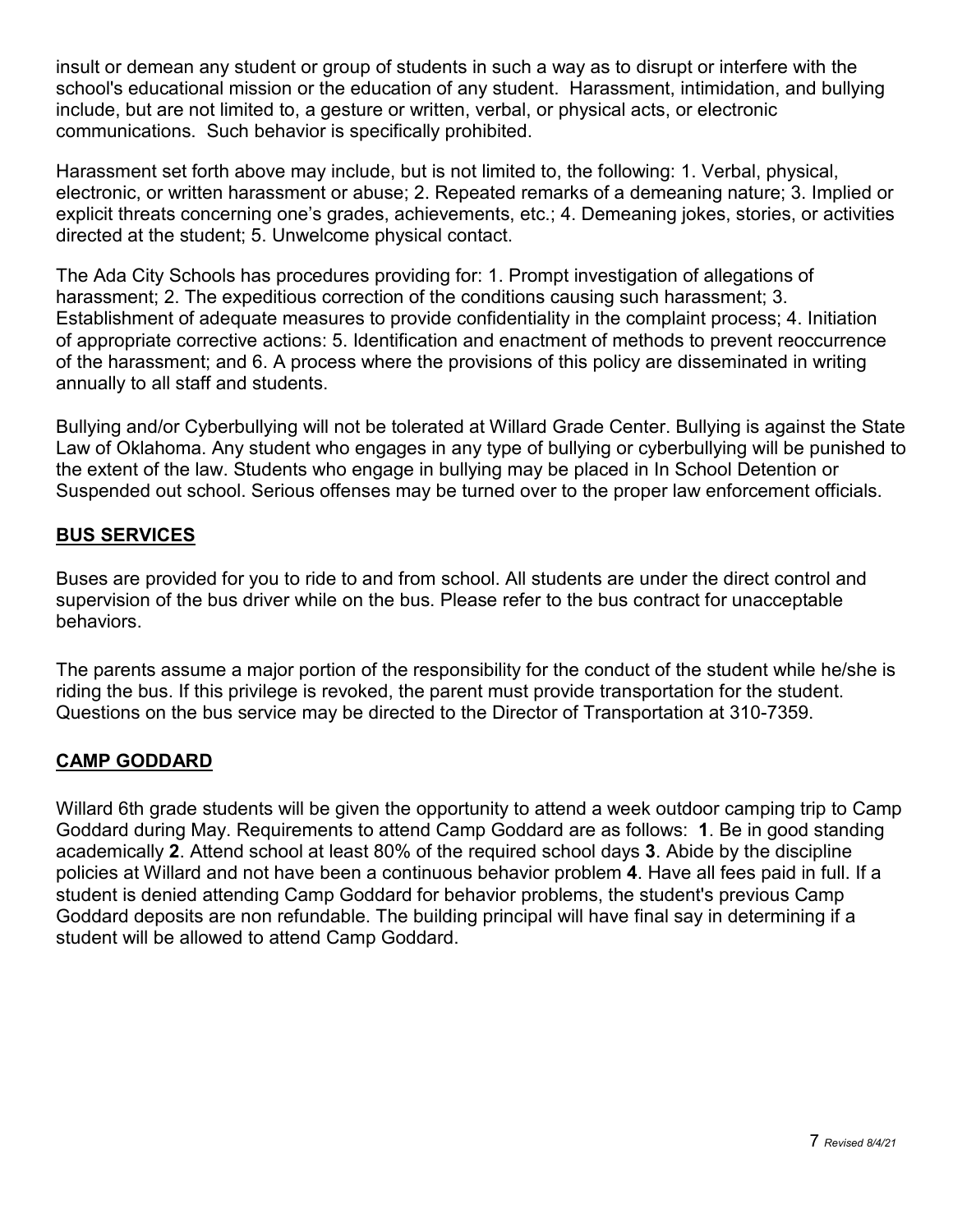# **CELL PHONES / ELECTRONICS**

Electronics, including, but not limited to - cell phones, electronic devices, smart watches, and laser pointers are covered in this policy. Students will be allowed to possess cell phones on school property in lockers or their backpack. However, these devices must not be turned on or in use between the hours of 7:50 A.M and 2:40 P.M. The only exception would be as a reading/research device in the classroom with teachers' permission. Phone cameras/recorders are not to be used during school hours. Student's are expected to protect and respect the privacy of others and are not permitted to capture, transmit, or post photographs/videos of any person on campus. The use of cameras/recorders may result in disciplinary action up to and including the revocation of a student's ability to have an electronic device on campus, inschool detention, suspension, and/or contact with local law enforcement. Student's use of cell phones at Ada City Schools is a privilege, not a right. Any student who violates the cell phone policy will face disciplinary actions. The following disciplinary procedures will be used when a violation occurs:

**FIRST VIOLATION:** The cell phone/device will be confiscated and returned to the parent/guardian. If the parent/guardian is unable to pick up the phone, it will be returned to the student at the end of the day.

- **SECOND VIOLATION**: The phone will only be returned to the parent/guardian. The student will be referred to after school detention(s) for the second violation.
- **THIRD VIOLATION:** The phone will only be returned to the parent/guardian. There will be a meeting with the parent/guardian. The student will not be allowed to have the device/phone on the school campus for the remainder of the school year. The student will be assigned 3 days of In School Detention.

Each subsequent violation will result in three (3) days of **In School Detention.**

Cell phones that are confiscated for misuse will be secured in the Principal's office.

*Students are not allowed to possess a laser lighting device at school or school related activities. Laser pointers and other devices such as these will be confiscated and will not be returned.* 

### **School Phones**

School phones are for school business purposes only! Students will not be allowed to use school phones during the school day except in the case of an emergency. Students will not be called out of class to take phone calls except in the case of an emergency. The school staff will try to deliver messages in a timely manner but students will not be allowed out of class to return phone calls.

# **CURRENT ADDRESS, E-MAILS, AND PHONE NUMBERS**

It is absolutely vital that we have current addresses, home and work telephone numbers, and e-mail addresses for parents. When there is a change in address, phone numbers, or e-mails, please call us and send a note to the office with the new information. This is for your child's protection, in the event of illness, injury, or emergency! All school announcements will be done by phone or email on the Ada School Messenger System.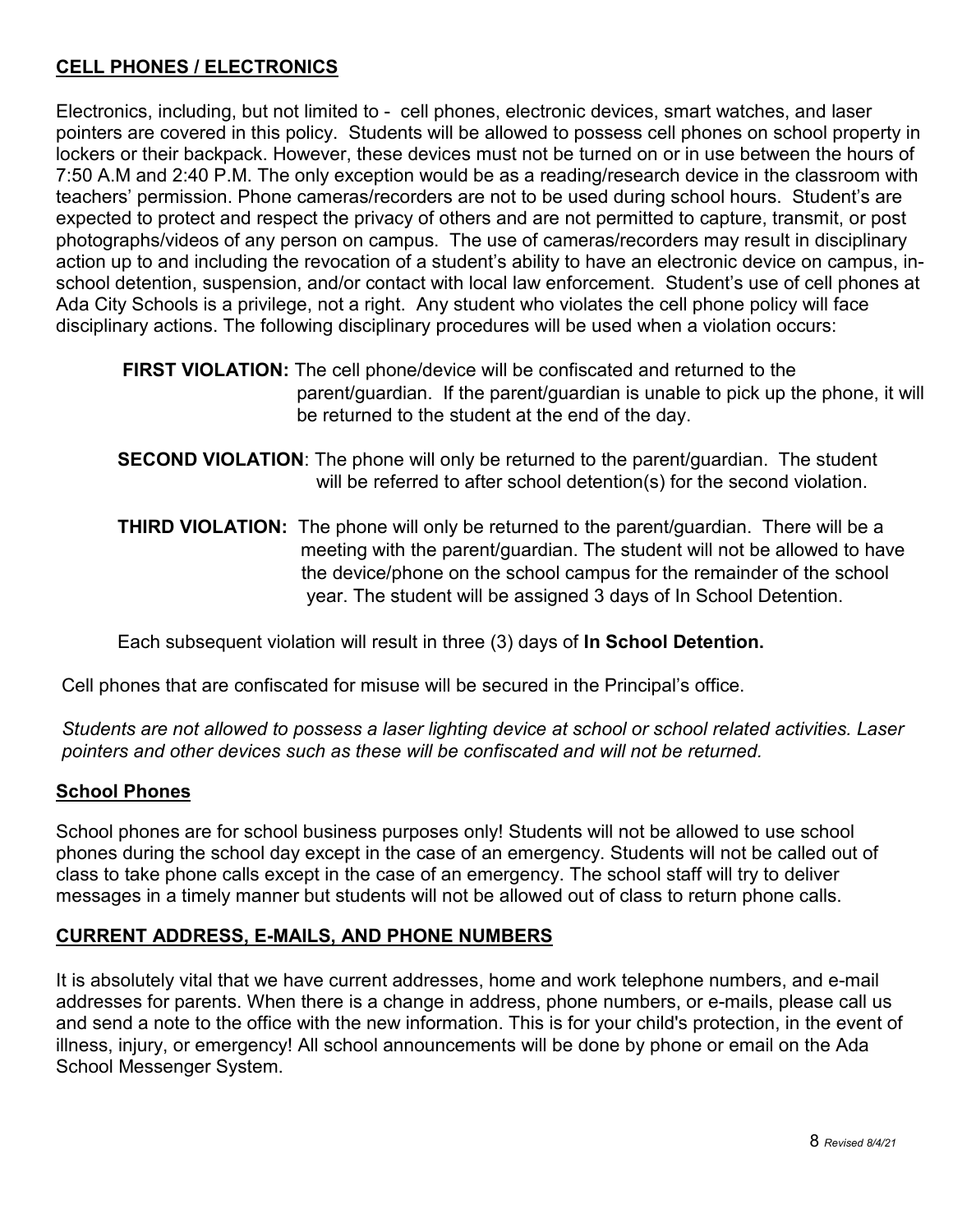# **DISCIPLINE POLICY**

We believe in providing a positive, pleasant classroom experience. We believe all students can behave appropriately. A student will not be allowed to prevent a teacher from teaching or a student from learning. Our goal is to make the classroom and the school experience pleasant, safe, and conducive to learning. Any student who engages in activities or behaviors preventing another student or himself/herself from reaching this goal will be disciplined. In order to create the most effective teaching/learning environment we feel each student must be given the opportunity to listen, recite, share, and concentrate without interference. At Willard, our desire is to protect each person's right to an education without interference. However, education also includes establishing norms of social behavior and assisting students in understanding and attaining those norms. Occasionally, corrective actions are necessary for the benefit of the individual and the school. The teacher/administrator, in a public school, has the same rights as a parent or guardian to control and discipline a child while the child is in attendance, in transit to or from the school, or participating in any authorized school function. Further, it is the policy of the district that students may be disciplined for any misconduct related to the programs or activities of the district.

The administrator has the discretion to choose any disciplinary action in regard to unacceptable student behavior. The following examples of behavior are not acceptable in society generally and in the school environment particularly:

- 1. Disrespectful conduct/language toward another student, teacher, substitute teacher or staff member in or out of the classroom
- 2. Failure or refusal to follow reasonable directives of the school staff, administrators, instructional aides, bus drivers, or any other authorized school district employee.
- 3. Using profanity or expressing vulgarities
- 4. Leaving class; the school building; or the school campus without permission
- 5. Disorderly conduct that hinders or interferes with a school function.
- 6. Disorderly conduct that disrupts the educational process.
- 7. Unauthorized use of electronic devices during the school day.
- 8. Violation of our dress code
- 9. Failure to follow bus rules and regulations.
- 10. Any conduct which jeopardizes the safety of others.
- 11. Sexual, physical and verbal harassment, threats or threatening behavior, bullying, intimidation, racial slurs or stalking of students or employees to include, but not limited to, in person and/or through any cyber platform.
- 12. Fighting, Assault, and Battery
- 13. Off campus conduct which could have an adverse impact on order, discipline, or the educational process
- 14. Excessive Tardiness
- 15. A violation of any school/classroom rule or policy
- 16. Cheating on school work
- 17. Other disruptive or insubordinate behavior
- 18. Misuse of the internet and/or local area network computer.
- 19. Vandalism/arson
- 20. Theft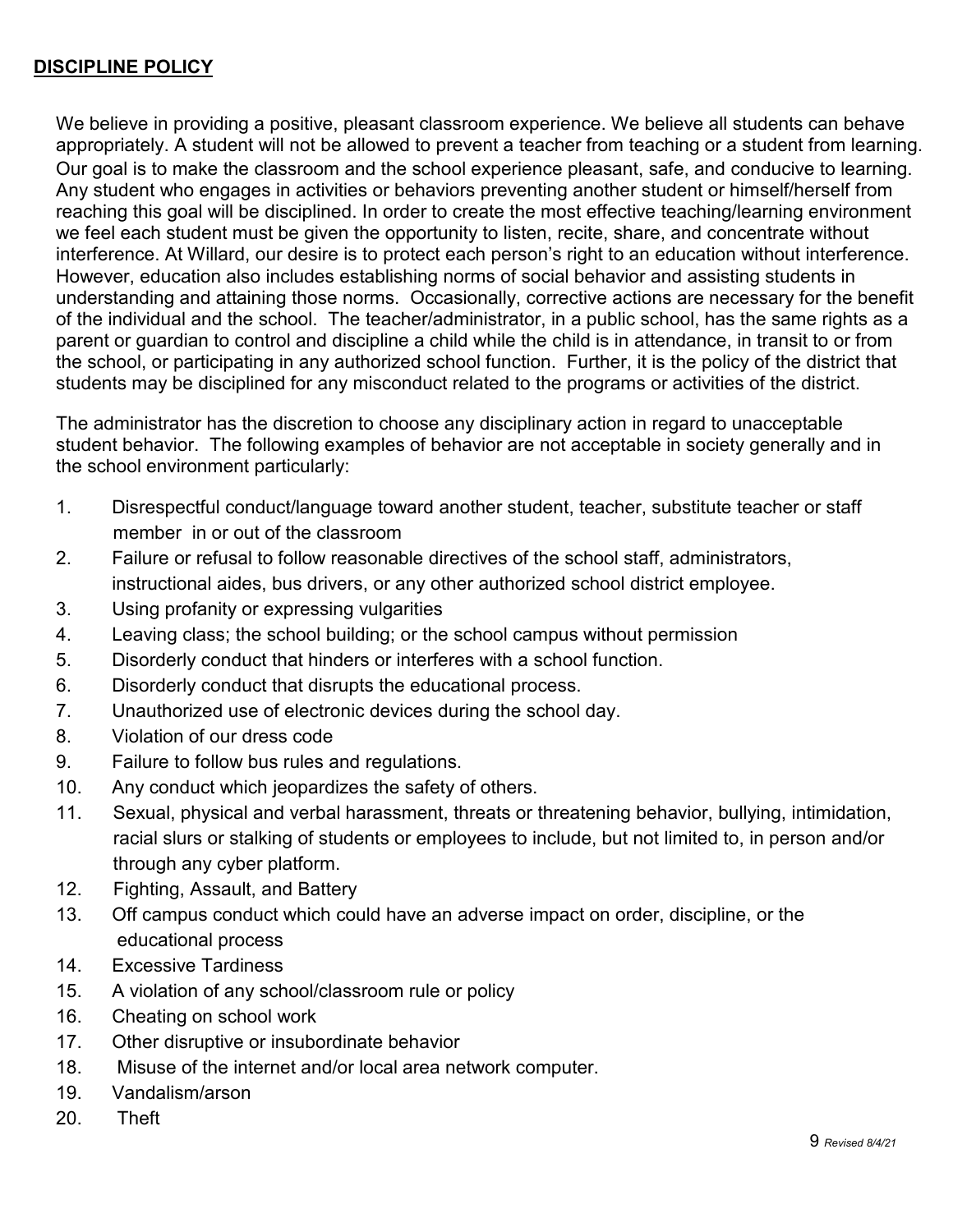- 21. Gang-related behavior, including gestures, language or dress
- 22. Use or possession of tobacco products, electronic cigarettes/vapor devices or any other product packaged for smoking or the simulation of smoking on campus or school activity
- 23. Possessing, selling, distributing and/or use of prescription or non-prescription drugs in violation of school policy
- 24. Possession, threat or actual use of dangerous or offensive weapons including "fake" weapon
- 25. Any act of violence
- 26. Repeated minor offenses

# **These examples are not intended to be exhaustive and the exclusion or omission of examples of unacceptable behavior is not an endorsement or acceptance of such behavior.**

In considering the different forms of disciplinary action, the faculty and the administration of the school district will consider the following; however, the school is not limited to these various methods, nor does this list reflect any order of sequence of events to follow in disciplinary actions:

- 1. Conference with student
- 2. Conference with parent via phone/in-person meeting
- 3. Detention (Lunch or after school)
- 4. Behavior contract
- 5. Restriction of privileges
- 6. In-School Detention
- 7. Short-term suspension
- 8. Long-term suspension
- 9. Referral to police
- 10. Other appropriate disciplinary action as required and as indicated by circumstances (can include change of placement).

REMEMBER: Most students who have a pleasant attitude and are intent on doing a good day's work will rarely have to worry about being disciplined.

# **Notes concerning detentions**

ND—NOON DETENTION is assigned for behavioral issues that distract from the learning process. The assigning teacher will inform the parent/guardian of the detention. If a student accumulates numerous noon detentions he/she may be referred to after school detention. That determination will be made by the building principal.

ASD- AFTER SCHOOL DETENTION is assigned for more serious or repeat offenses. That determination will be made by the building principal. If a student receives numerous after school detention referrals, he/she may be referred to In School Detention. Parents /Guardians will be contacted for after school detention referrals. After school detention is Monday-Thursday from 3:00  $-4:00.$ 

ISD-IN SCHOOL DETENTION is assigned to students who have been assigned numerous after school detention, or more serious offenses or major violations such as fighting, bullying, drugs, weapons, etc..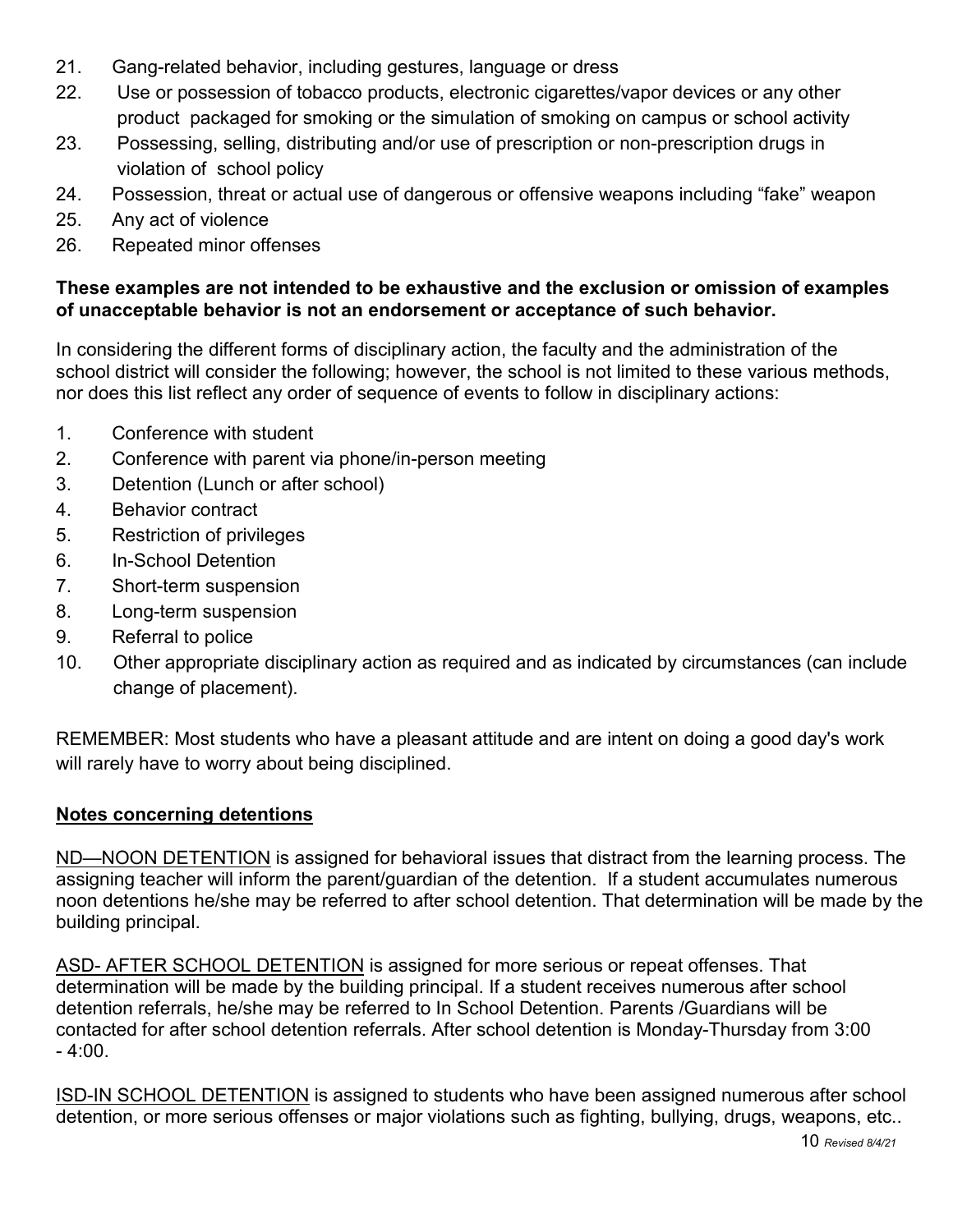ISD may be used for students who are not doing their assigned academic work in the classroom. Parents /Guardians will be contacted for In School Detention referrals. A student may not participate in any extracurricular activities while serving an ISD assignment. ISD will be from 7:50 a.m. to 2:40 p.m.

Students will be taken to lunch separate from the rest of the student body and will take breaks separately from the rest of the student body. Students will complete the same class work as the rest of their class in the regular classroom. Students are responsible to turn in all class work completed to the teacher the day after their release from ISD. Students who disrupt the ISD room in any way will be assigned extra day(s) or be suspended out of school.

Skipping detention will result in ISD or additional day(s) of detention until all detentions are served. No cellular devices may be used during detentions.

# **GRADING/ELIGIBILITY**

Willard Grade Center offers many opportunities for students to participate in extracurricular activities. Basketball, Track, Academic Team, Honor Choir, Performing Arts, and Band. Students are encouraged to participate in extracurricular activities to expand their educational experience. For a student to be eligible to participate in any extracurricular activities they shall maintain a grade average of 60% or better in every class on their schedule. The eligibility rule requires a student to be passing all classes on a week to week basis. This is for all competitive extracurricular activities, field trips, and school activities. In addition to academic eligibility, students must be in good standing to represent the school in any co-curricular activities. This Eligibility rule will apply for all students; students are not allowed to leave school or participate in any activity if their name appears on the ineligible list. Students may be held out of extracurricular activities for continuous behavioral referrals. The building principal will have final say in determining if a student will be allowed to participate in extracurricular activities.

### **Grades**

Grades are available anytime for parent/guarding viewing on the Ada Cougar website under "Gradebook". You must have your parent login information to view your student's grades. Please contact the school if you need help logging in.

### **MOMENT OF SILENCE**

According to Oklahoma state law, all Oklahoma public school students shall be given the opportunity every school day to have a one minute moment of silence. This will be done at Willard Grade Center every school day at 7:40.am. Students may use the time for reflection. Students do not have to participate in the moment of silence; however they may not disturb those who choose to participate.

### **SCHOOL VISITORS:**

All visitors must check in at the office. Visitors allowed on campus are recommended to wear a mask or facial covering while on campus. Visitations and conferences should be arranged in advance through the office. Due to current circumstances, visitation will be strictly limited to parents/guardians and only as needed/directed by administration. School visitation by other students, friends and other relatives will not be allowed.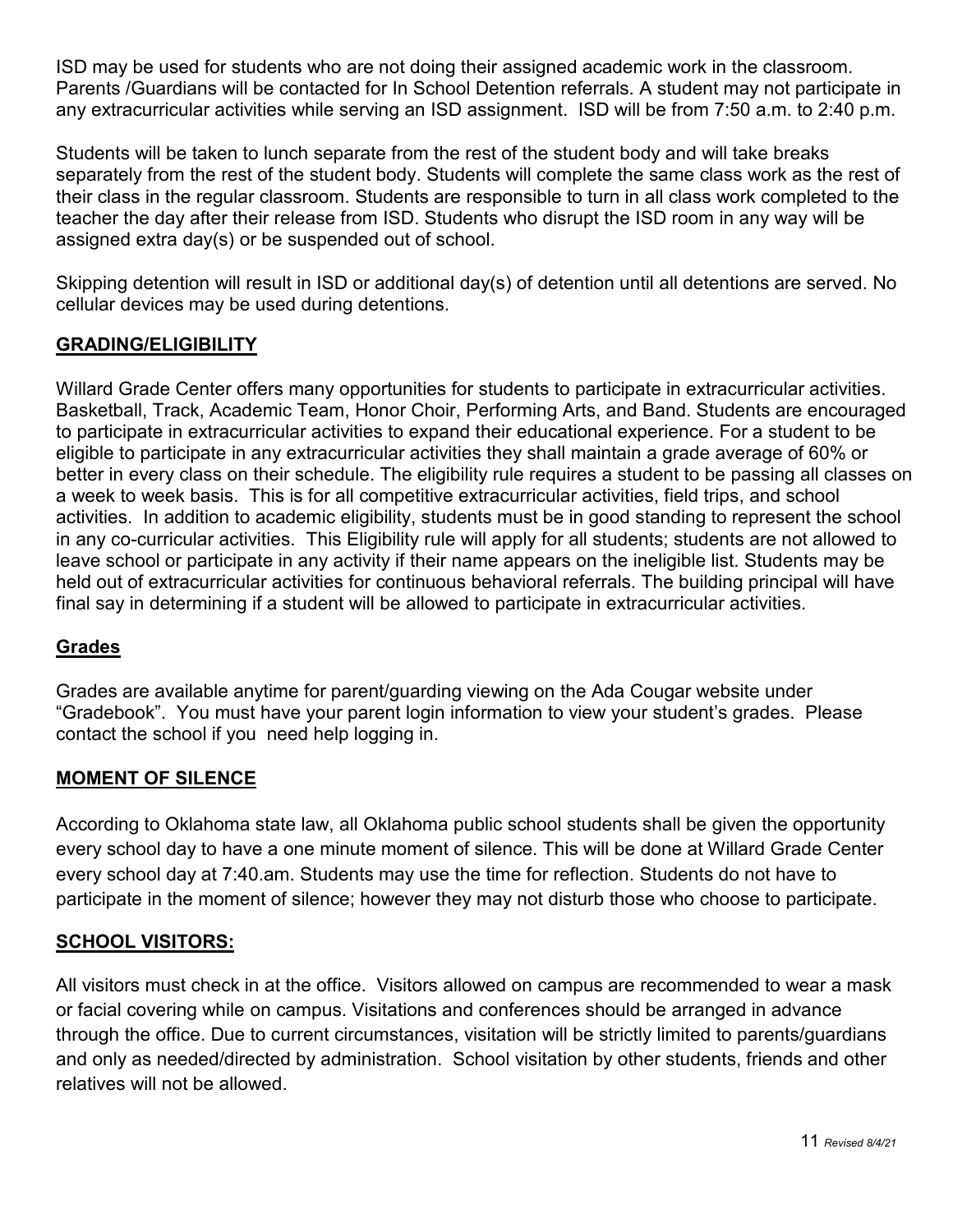# **DRESS CODE**

It is the intent to permit students to dress according to current fashions and, at the same time, restrict extremes and indecency which distract from the main purpose of the educational process. Any attire which disrupts the educational process is prohibited. Any apparel or accessory determined to be inappropriate by the administration is not allowed. The student dress code applies at school, in school vehicles, and at school sponsored activities. Routine dress code checks will occur each school day. Students who are dressed inappropriately will be asked to change and may be counted tardy or absent from any classes they miss. Students who fail to comply with the dress code and/or the decision of the administration in the correction of such violation may be alternatively placed until corrected with the possibility of disciplinary action. At any point a student does not comply with dress code, every effort to contact the parent/guardian will be made by the administration.

### **Dress Code Regulations**

**Willard Grade Center does not require, but does recommend, a mask for facial covering to be worn at all times covering mouth and nose unless otherwise directed by the administration or classroom teacher. These face coverings must not contain any graphics, drawings, or logos deemed inappropriate by school administration.** 



- 1. Clothing must cover areas from one armpit across to the other armpit, down to approximately 3 to 4 inches in length on the upper thighs (see image).
- 2. Tops must have shoulder straps.
- 3. Rips or tears in clothing should be lower than 3 to 4 inches in length.
- 4. Shoes must be worn at all times and should be safe for the school environment (pajamas, bedroom shoes or slippers shall not be worn, except for school activities approved by the principal).
- 5. See through or mesh garments must not be worn without appropriate coverage underneath that meet the minimum requirements of the dress code.
- 6. Headgear including hats, hoodies, and caps are not allowed unless permitted for religious, medical, or other reason by school administration.
- 7. Clothing may not depict, imply, advertise, or advocate illegal or violent conduct, weapons, or the use of alcohol, tobacco, or drugs.
- 8. Clothing may not display or imply vulgar, discriminatory, or obscene language or images.
- 9. Sunglasses may not be worn inside the building, 10. Clothing and accessories that endanger student
- or staff safety may not be worn.
- 11. Apparel, jewelry, accessories, or manner of grooming that, by virtue of its color, arrangement, trademark, or any other attribute, denotes membership in a gang that advocates illegal or disruptive behavior is prohibited.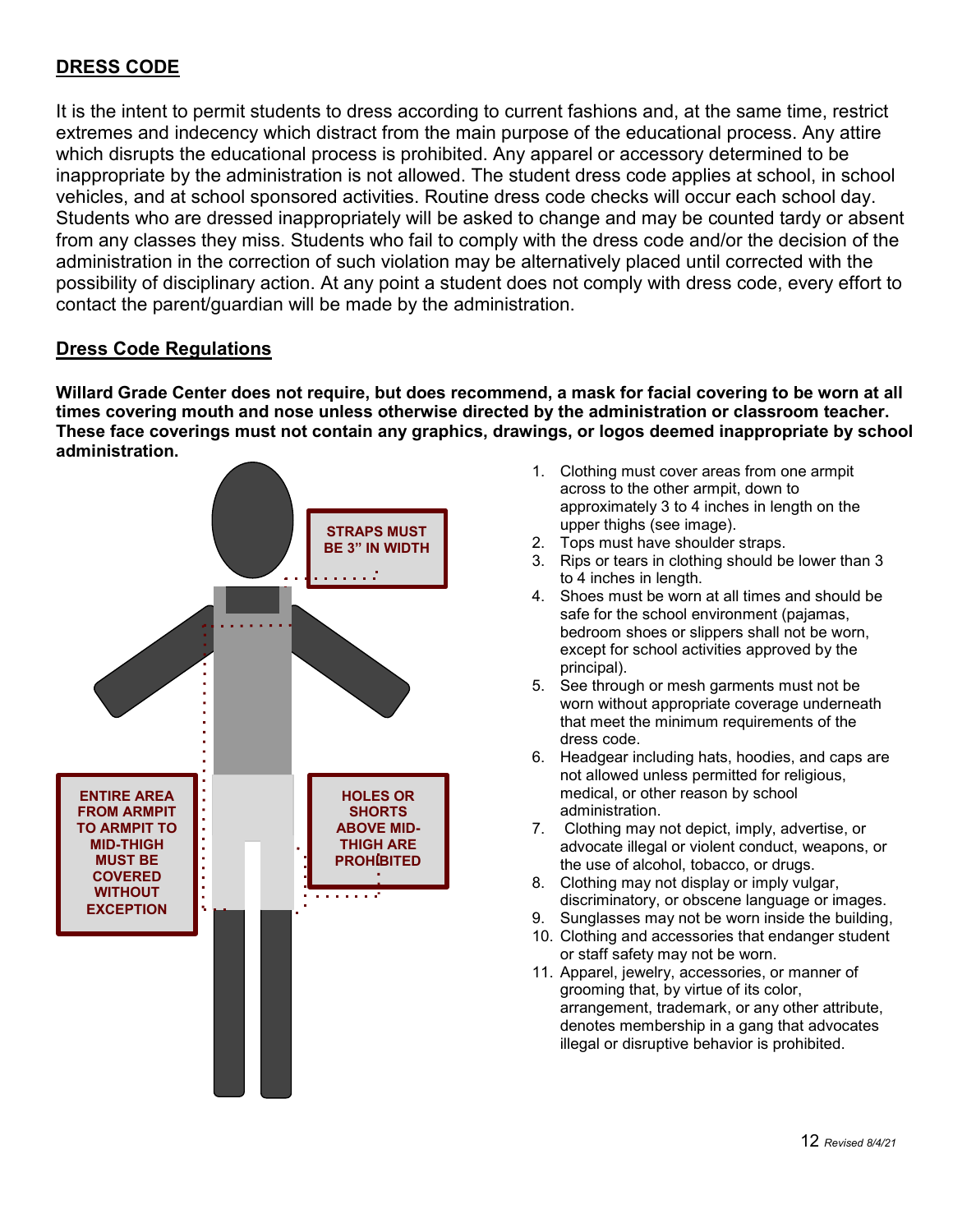**The administration reserves the right to determine what constitutes appropriate dress. Students who do not adhere to these guidelines will not be allowed to attend class. Parents will be called if appropriate clothing is not available or the student refuses dress-code appropriate clothing.** 

# **Religious Accommodation:**

If a legitimate religious belief of a student conflicts with the dress code, then reasonable accommodations shall be considered by the building administrator. Any parent or guardian of a student desiring accommodation on the basis of religious beliefs shall notify the building principal in writing of the requested accommodation and the factual basis for the request before the student begins school.

# **DRUG FREE SCHOOLS**

It is the policy of the Ada Board of Education that in recognition of the clear danger resulting from illicit drug and alcohol abuse and in good faith effort to promote the health, safety, and well-being of students, employees, and the community, the board has implemented a developmentally based drug and alcohol education and prevention program for grades Kindergarten through twelve (K-12).

Students are hereby notified that the use, possession, or distribution of illicit drugs and alcohol is wrong and harmful. Therefore, standards of conduct that are applicable to all schools in this district, prohibit the unlawful possession, use, or distribution of illicit drugs and alcohol by students on school premises or as part of any of its activities.

Disciplinary sanctions will be imposed on students who violate standards of conduct required by this policy. Such sanctions will be consistent with local, state, and federal laws, up to and including probation and suspension, as well as referral for prosecution. Completion of an appropriate rehabilitation program may also be recommended.

# **Possession of Tobacco-Tobacco Paraphernalia/Vapor-Vapor Paraphernalia/Facsimiles of Such**:

**According to Oklahoma Statute[:](https://law.justia.com/citations.html)** [10A OK Stat § 10A-2-8-224 \(2017\)](https://law.justia.com/citations.html) - It is unlawful for a person who is under twenty-one (21) years of age to purchase, receive, or have in his or her possession a tobacco product, or vapor product, or to present or offer to any person any purported proof of age which is false or fraudulent, for the purpose of purchasing or receiving any tobacco product or vapor product.

### *For this policy, tobacco, and its products will be defined as:*

Conventional combustible tobacco products are lit and smoked, and they include cigarettes, cigars, little cigars, and cigarillos. Traditional smokeless tobacco products are chewed or snorted, and they include chewing tobacco, moist snuff (also known as dip), snus, and nasal snuff.

*For this policy, vapor, and its products will be defined as:*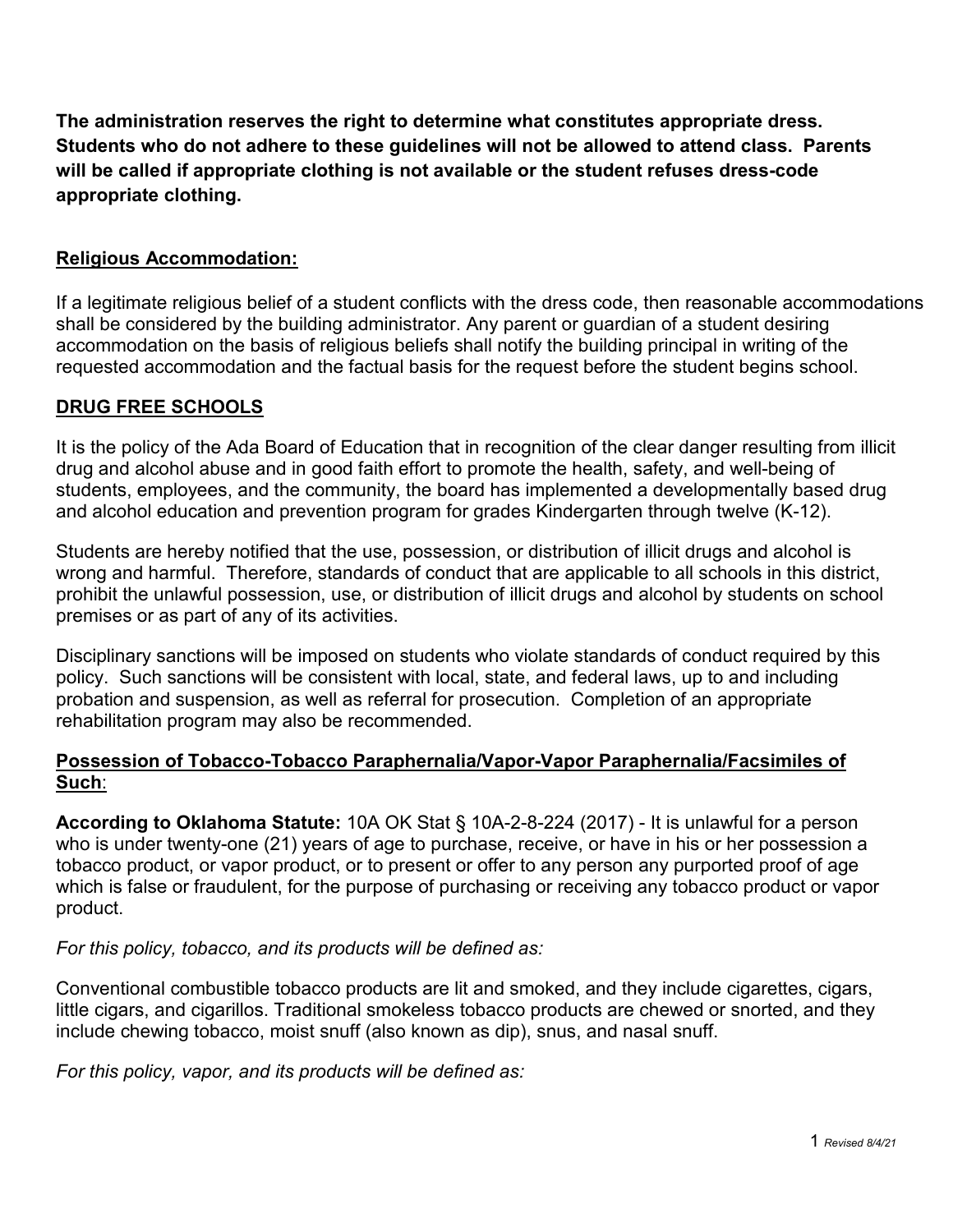[Okla. Stat. Ann. tit. 63 § 1-229.12\(8\) \(2019\)](https://law.justia.com/codes/oklahoma/2017/title-63/section-63-1-229.12/) - "Vapor product" shall mean noncombustible products, that may or may not contain nicotine, that employ a mechanical heating element, battery, electronic circuit, or other mechanism, regardless of shape or size, that can be used to produce a vapor in a solution or other form. "Vapor products" shall include any vapor cartridge or other container with or without nicotine or other form that is intended to be used with an electronic cigarette, electronic cigar, electronic cigarillo, electronic pipe, or similar product or device and any vapor cartridge or other container of a solution, that may or may not contain nicotine, that is intended to be used with or in an electronic cigarette, electronic cigar, electronic cigarillo, electronic pipe, or electronic device.

### Disciplinary Action regarding Tobacco/Vapor:

*(At no point, will products that are illegal to possess by a minor be returned to the student – all product(s) will be given to the school resource officer/city of Ada Police/Office of Juvenile Affairs)* 

**First Offense** – The product(s) will be confiscated from the student. The parent of the student will be notified. The student will face disciplinary action including, but not limited to ISD.

**Second Offense** – The product(s) will be confiscated from the student. The parent of the student will be notified. The student will face disciplinary action including ISD and may include a combination of actions with suspension being the maximum action.

**Third and each subsequent offense** - The product(s) will be confiscated from the student. The parent of the student will be notified. Local authorities will also be notified. The length and severity of the disciplinary action will continue to rise with each violation.

# **MEDICATION**

- Prescription medicines will be given to students by school personnel only when prescribed and ordered by a physician for that particular student.
- Specific information regarding the medicine, dosage, and time of administration must be clearly stated on the medication form (available in the office).
- Students are not to keep medication of any kind in their possession except in the case of selfadministered rescue inhalers. Any medication that has not been checked into the office will be confiscated and released only to the parent/guardian.
- All prescription medication must be presented to the school nurse or health aid in the original labeled prescription bottle, which will include the student's name, date, and instructions for administering, name of drug, and name of issuing physician.
- Non-prescription medicine will be given only for a short-term duration (less than 2 weeks) and only when in the original container accompanied by the appropriate documentation and directions for administering. The container must be labeled with the student's name.

# **SUSPENSION**

The principal has the right to suspend a student as provided by School Board Policy. Suspension from school occurs after other school disciplinary actions have been ineffective or after severe behavior problems. If the principal feels that the student is a physical threat to another individual, the student may be sent home immediately, bypassing the previous steps listed. A student may not participate in any extracurricular activities when suspended. Continuation of those acts which led to the suspension of the pupil is just cause for the suspension for the balance of the current school year.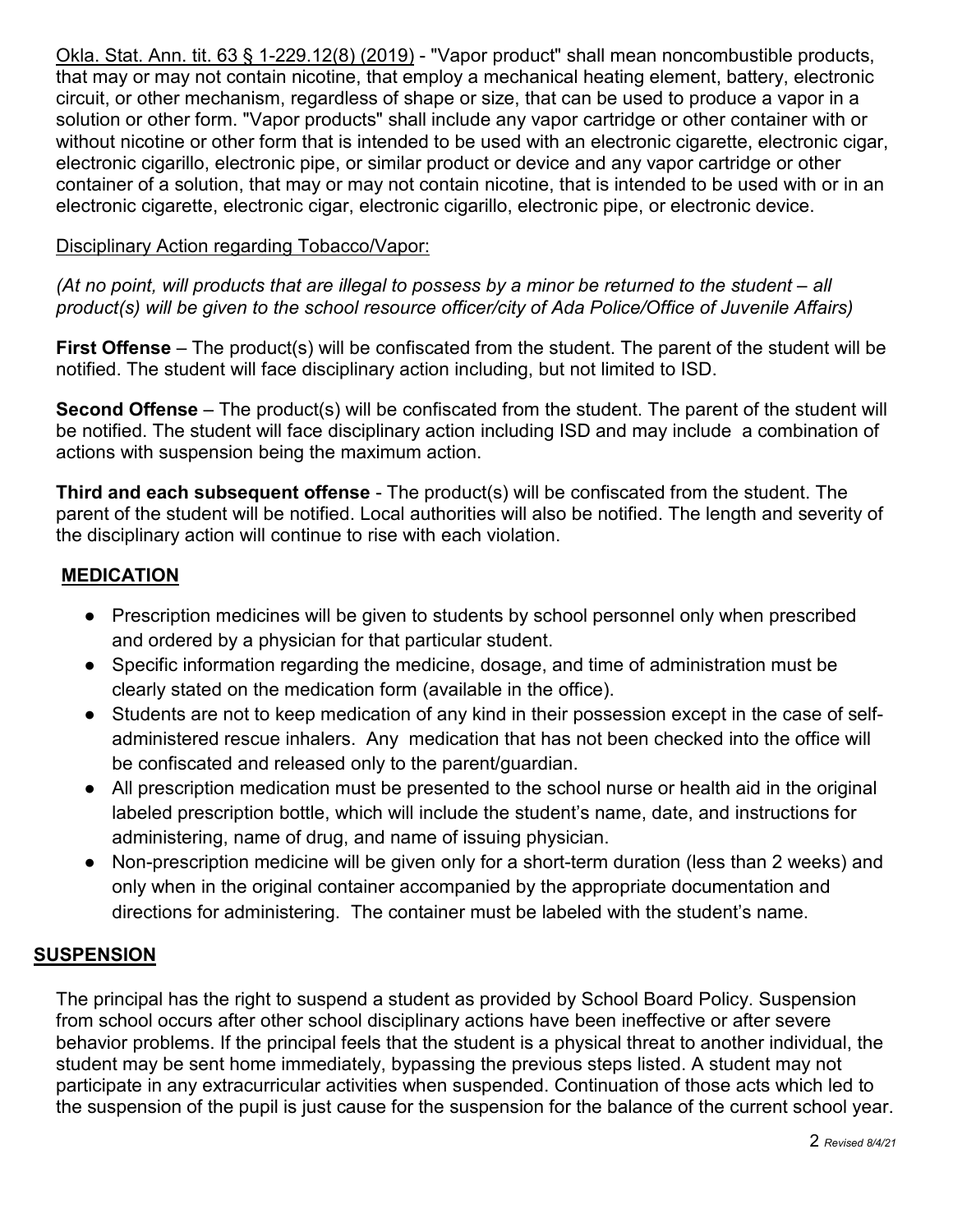# **TEXTBOOKS / CHROMEBOOKS**

Books and chromebooks are to be handled with care and each student is responsible for the book checked out to him/her. If the textbook is lost or severely damaged, the student will be charged the cost of the textbook for replacement. If the chromebook is lost or stolen, the student is responsible for replacement costs. If the chromebook is damaged, if the student has insurance on it, the insurance will cover the damage.

# **STUDENT SEARCHES:**

Lockers are provided for all students. Students are not allowed to write on or in lockers. If the student's locker is written on or in, the student will clean the locker and may be assigned discipline. However, lockers remain under jurisdiction of the school even when assigned to an individual student. The school reserves the right to inspect all lockers. According to Oklahoma School law (§70-24-102.), students shall not have any reasonable expectation of privacy towards school administrators or teachers in the contents of a school locker, desk, or other school property. School personnel shall have access to school lockers, desks, and other school property in order to properly supervise the welfare of pupils. School lockers, desks, and other areas of school facilities may be opened and examined by school officials at any time and no reason shall be necessary for such search. The United States Supreme Court has decided that the need by teachers and administrators to maintain order outweighs the privacy interests of students in a case called New Jersey v. TLO. A student has full responsibility for the security of the locker and is responsible for the contents of his/her locker.

# **WEAPONS**

It is the policy of the Ada Board of Education that possession of dangerous instruments or weapons or facsimiles of such on school property, at school-sponsored events, or while in any school bus or vehicle used by the school for transporting students is forbidden. Dangerous instruments include, but are not limited to, firearms (guns), fire-works, explosives, knives, razors, chains, or other instruments used to cause injury. No one may use any article as a weapon to threaten or injure another person. For this policy, "possession of a dangerous weapon" includes, BUT IS NOT LIMITED TO, any person having a dangerous weapon:

- 1. On his/her person;
- 2. In his/her backpack, bag, purse, or accessory;
- 3. In his/her locker;
- 4. Held by another person for his/her benefit

Students found to be in violation of this policy will be subject to disciplinary action which may include suspension for the remainder of the semester and the police will be notified. Disciplinary action will be